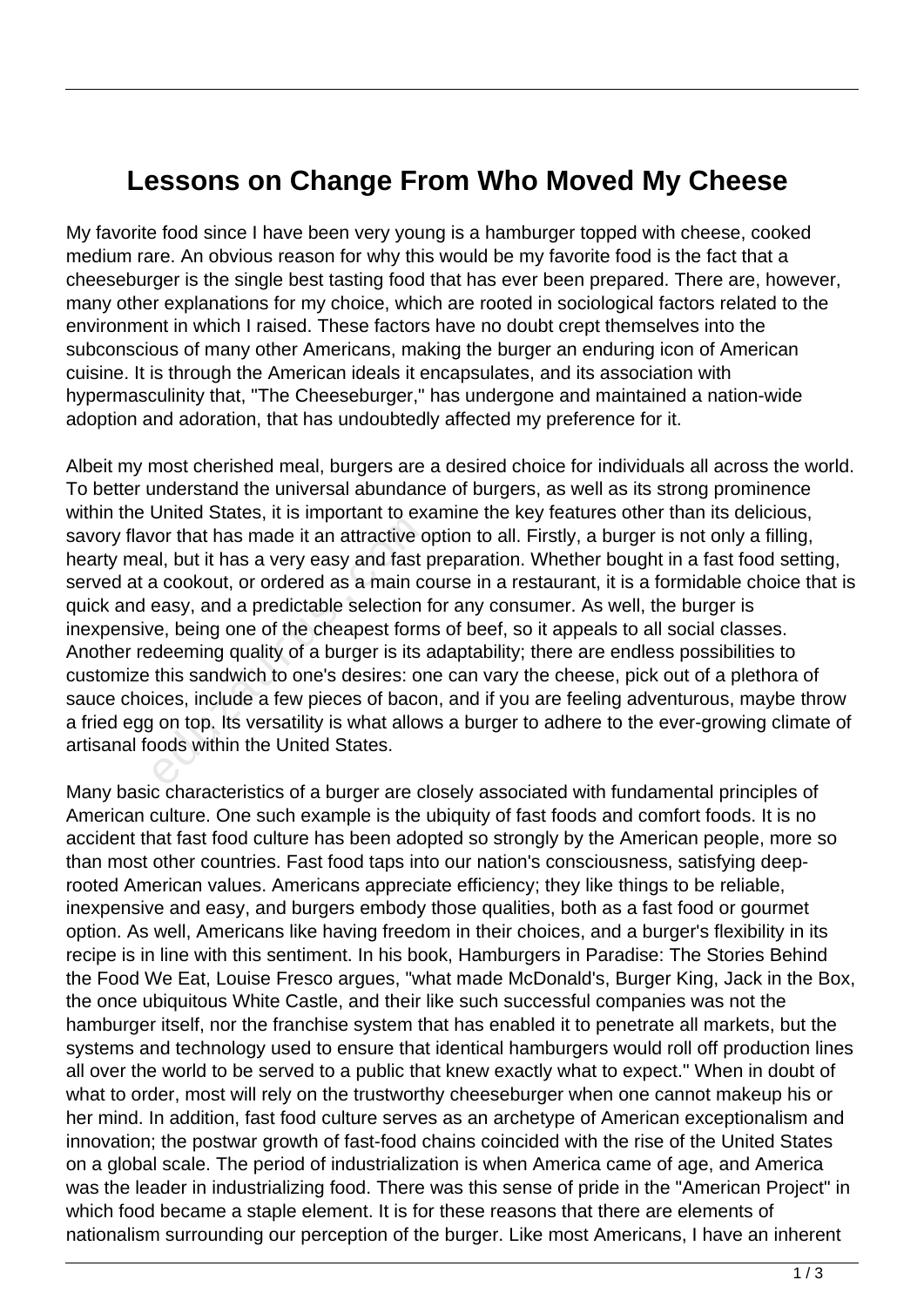loyalty toward my country, and the "American-ness" of burgers contributes to my love for them.

In The Importance of Living, philosopher Lin Yutang asks, "what is patriotism, but nostalgia for the foods of our youth?" Even in our very heterogenous society, the "burger and fries" remains as an iconic duo in our national cuisine. This meal triggers a sensation of nostalgia; it has strong symbolic ties towards a time where things were indefinably easier and better – an allusion towards "the good ole days." This sentiment is so widespread and deeply entrenched in our society and rituals. I, along with most Americans, enjoy the simple pleasures in life. I appreciate traditions and a sense of family, and eating a burger triggers a memories of Barbeques and cookouts, activities that combine these appreciations. Barbeques are recognized as staples of "the American culinary canon," such that there are even a few national holidays associated with them. As well, among my fondest childhood memories are times when my father and I would grill burgers with my grandfather in his backyard in Florida. Rachel Herz explains in her book, Why You Eat What You Eat, the reasoning behind some of America's food choices. She claims, "comfort foods are usually foods that we ate as children because, when it comes to aromas and flavors, our first associations are the ones that stick most indelibly." For this reason, whenever my dad or I spot a stuffed burger option on a menu, we know exactly what to order. This sense of yearning has even crept its way into popular culture: many television series elicit an emotion of homesickness. One such example of this is in the series, Riverdale. Riverdale utilizes food, specifically, the "burger and fries," to create sensations of longing for a simpler time. This response is provoked in many Americans, as they can all collectively resonate with their own respective memory of being a carefree child eating as much junk food as their young hearts desire. Watching the protagonists in Riverdale frequent Pop's Chock'slit Shop creates this unconscious envy within the viewer, and consuming a burger functions as a subtle reminder of memories of a recent past, providing a small taste of the pleasure that is longed for. I can personally relate to this TV show sentiment: I have lived in New York City my entire life, and one of my favorite characteristics of my home is its diner culture. For over ten years, I would spend nearly every Friday afternoon at EJ's Diner; my grandmother and I would frequent her local diner on weekends; my friends and I loved diners for quick meals, and we would end almost all of our nights at City Diner – and almost every time, I could be counted on to order a burger and fries. It is for these reasons that I hold a burger so near and dear to my heart. g has even crept its way into popu<br>
ckness. One such example of this<br>
, the "burger and fries," to create<br>
s provoked in many Americans, a<br>
memory of being a carefree child<br>
ttching the protagonists in Riverda<br>
us envy wit

Sexism and gender stereotypes are issues that still plague humanity. Although gender roles have changed over the years, they still remain prevalent and powerful within the United States. While gender biases might only be present in a subset of our population, their existence still has a profound effect on our society as a whole. Notions of hypermasculinity have created momentum for men to strive to become the "ideal stereotypical male" which bleeds into most aspects of our culture, including culinary customs. Similar to how a fancy, protein free salad is considered to be a feminine food option, most forms of beef, and meat in general, have a more "manly" connotation attributed to them. The greasy, calorie-laden cheeseburger is the posterchild food choice for the stereotypical American male. The evolution and prevalence of mass media has allowed it to become a major vehicle in the expansion of toxic masculinity. Professional sports is a fundamental component of American culture, yet, it mostly adheres to a male-dominant crowd. Stereotypical gender roles imply males as the "stronger, superior sex," which has led to male divisions to be more widely celebrated than their female counterpart. What does the stereotypical sports viewer look like? It is an overweight American male in young adulthood, holding a beer in one hand and a burger in the other. What further constructs this sentiment are the advertisements that are aired during these games. A major offender of toxic masculinity suggestiveness is Carl Jr., a prominent fast food franchise. Carl Jr. has received a